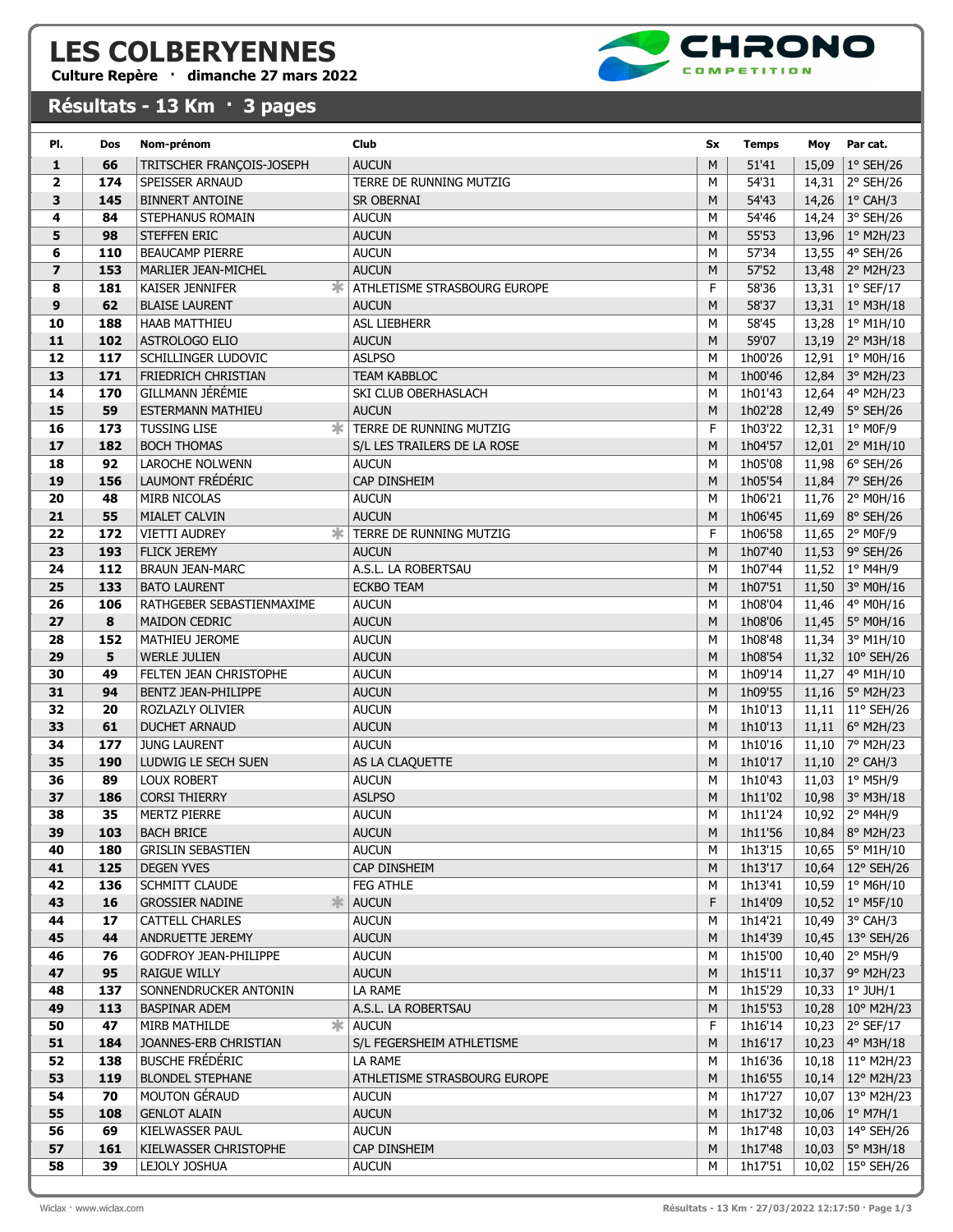| PI.        | Dos                     | Nom-prénom                                              | Club                         | Sx        | <b>Temps</b>       | Moy          | Par cat.               |
|------------|-------------------------|---------------------------------------------------------|------------------------------|-----------|--------------------|--------------|------------------------|
| 59         | 32                      | <b>VOECKLINGHAUS MAXIME</b>                             | <b>AUCUN</b>                 | M         | 1h18'06            | 9,99         | $16^{\circ}$ SEH/26    |
| 60         | 37                      | <b>LIENHARD GASTON</b>                                  | <b>AUCUN</b>                 | М         | 1h18'18            | 9,96         | $1°$ ESH/2             |
| 61         | $\mathbf{1}$            | LUCK GUILLAUME                                          | <b>AUCUN</b>                 | M         | 1h18'21            | 9,96         | 6° M0H/16              |
| 62         | 26                      | <b>KRAEMER SERGE</b>                                    | <b>AUCUN</b>                 | М         | 1h18'33            | 9,93         | 14° M2H/23             |
| 63         | 191                     | <b>FAIVRE JEAN</b>                                      | S/L LES TRAILERS DE LA ROSE  | M         | 1h18'44            | 9,91         | 17° SEH/26             |
| 64         | 91                      | <b>BARBE ODORIC</b>                                     | <b>AUCUN</b>                 | М         | 1h19'00            | 9,87         | 18° SEH/26             |
| 65         | 168                     | <b>MULLER PATRICE</b>                                   | <b>MESSIER BUGATTI</b>       | M         | 1h19'05            | 9,86         | 6° M3H/18              |
| 66         | 147                     | <b>JUNG FLORIAN</b>                                     | <b>AUCUN</b>                 | М         | 1h19'18            | 9,84         | 15° M2H/23             |
| 67         | 73                      | <b>GUINCHARD QUENTIN</b>                                | <b>AUCUN</b>                 | M         | 1h19'23            | 9,83         | 2° ESH/2               |
| 68         | 36                      | <b>MERTZ BÉNÉDICTE</b><br>∗                             | <b>AUCUN</b>                 | F         | 1h19'54            | 9,76         | 3° SEF/17              |
| 69         | 105                     | <b>BEHRENS JACKY</b>                                    | <b>AUCUN</b>                 | M         | 1h20'10            | 9,73         | 2° M6H/10              |
| 70         | 140                     | <b>GRUNDRICH OLIVIER</b>                                | LA RAME                      | М         | 1h20'17            | 9,72         | 6° M1H/10              |
| 71         | 101                     | <b>GUINCHARD ALEXANDRE</b>                              | <b>AUCUN</b>                 | M         | 1h20'35            | 9,68         | 7° M3H/18              |
| 72         | 75                      | <b>WERNY JULIEN</b>                                     | <b>AUCUN</b>                 | М         | 1h20'42            | 9,67         | 7° M0H/16              |
| 73         | 81                      | 氺<br><b>STRASBACH NELLIE</b>                            | <b>AUCUN</b>                 | F         | 1h20'55            | 9,64         | 4° SEF/17              |
| 74         | 148                     | <b>COULON OLIVIER</b>                                   | <b>AUCUN</b>                 | М         | 1h21'04            | 9,62         | 8° M0H/16              |
| 75         | 13                      | <b>LACAILLE GERARD</b>                                  | <b>AUCUN</b>                 | M         | 1h21'07            | 9,62         | 3° M6H/10              |
| 76         | 109                     | <b>BURCK ANTOINE</b>                                    | <b>AUCUN</b>                 | М         | 1h21'44            | 9,54         | 19° SEH/26             |
| 77         | 12                      | <b>WILLEM THOMAS</b>                                    | <b>AUCUN</b>                 | M         | 1h22'25            | 9,46         | 9° M0H/16              |
| 78         | 46                      | *<br>MOURETTE EMILIE                                    | <b>AUCUN</b>                 | F         | 1h22'32            | 9,45         | 3° M0F/9               |
| 79         | 64                      | <b>SCHAEFFER MARINE</b><br>氺                            | <b>AUCUN</b>                 | F         | 1h22'53            | 9,41         | 5° SEF/17              |
| 80         | 6                       | <b>GERBER VINCENT</b>                                   | <b>AUCUN</b>                 | М         | 1h22'54            | 9,41         | 20° SEH/26             |
| 81         | 86                      | ROCHEL ANTOINE                                          | <b>AUCUN</b>                 | M         | 1h23'49            | 9,31         | 21° SEH/26             |
| 82         | 192                     | PETER DANIEL                                            | <b>AUCUN</b>                 | М         | 1h24'08            | 9,27         | 4° M6H/10              |
| 83         | $\overline{2}$          | <b>VALENTIN HUGO</b>                                    | <b>AUCUN</b>                 | M         | 1h24'13            | 9,26         | 22° SEH/26             |
| 84         | 124                     | <b>ZIMMER GUY</b>                                       | CAP DINSHEIM                 | М         | 1h24'35            | 9,22         | 8° M3H/18              |
| 85         | 121                     | HAASSER JEAN-REMI                                       | ATHLETISME STRASBOURG EUROPE | M         | 1h25'02            | 9,17         | 9° M3H/18              |
| 86         | 185                     | <b>LOUPIAS TRISTAN</b>                                  | <b>AUCUN</b>                 | М         | 1h25'08            | 9,16         | 7° M1H/10              |
| 87         | 9                       | <b>AMBLARD THEO</b>                                     | <b>AUCUN</b>                 | M         | 1h25'20            | 9,14         | 23° SEH/26             |
| 88         | 134                     | <b>HOFFMANN GERARD</b>                                  | <b>EICHELTHAL</b>            | М         | 1h25'21            | 9,14         | 3° M4H/9               |
| 89         | $\overline{\mathbf{4}}$ | CHRISTOPHEL VALÉRIEN                                    | <b>AUCUN</b>                 | M         | 1h25'39            | 9,11         | 10° M0H/16             |
| 90         | 3                       | ж<br>MUCKENSTURM KATIA                                  | <b>AUCUN</b>                 | F         | 1h25'40            | 9,11         | $6°$ SEF/17            |
| 91         | 74                      | <b>FABING MATHIEU</b>                                   | <b>AUCUN</b>                 | M         | 1h25'42            | 9,10         | 11° M0H/16             |
| 92         | 93                      | SCHOENACKER RAPHAEL                                     | <b>AUCUN</b>                 | М         | 1h25'44            | 9,10         | 24° SEH/26             |
| 93         | 51                      | <b>TSCHANTZ JEROME</b>                                  | <b>AUCUN</b>                 | M         | 1h25'47            | 9,09         | 16° M2H/23             |
| 94         | 43                      | <b>EMMENDOERFFER BRUNO</b>                              | <b>AUCUN</b>                 | М         | 1h25'49            | 9,09         | 17° M2H/23             |
| 95         | 116                     | <b>MATHIS ELISABETH</b><br>氺                            | <b>AS STRASBOURG</b>         | F         | 1h25'52            | 9,08         | 1° M3F/7               |
| 96         | 164                     | <b>WERLY ISABELLE</b><br>ж                              | CAP DINSHEIM                 | F         | 1h25'54            | 9,08         | $1^{\circ}$ M1F/7      |
| 97         | 115                     | <b>FLORENCE BERNARD</b>                                 | AS LILLY                     | ${\sf M}$ | 1h25'55            | 9,08         | 5° M6H/10              |
| 98         | 99                      | SCHWEITZER GREGORY                                      | <b>AUCUN</b>                 | м         | 1h25'59            | 9,07         | 8° M1H/10              |
| 99         | 100                     | <b>BERNARD AUDREY</b>                                   | <b>AUCUN</b>                 | F         | 1h26'11            | 9,05         | 4° M0F/9               |
| 100        | 21                      | METZ AURELIEN                                           | <b>AUCUN</b>                 | М         | 1h26'22            | 9,03         | 25° SEH/26             |
| 101        | 57                      | 氺<br>ROUSSIN CHARLOTTE                                  | <b>AUCUN</b>                 | F         | 1h26'29            | 9,02         | 7° SEF/17              |
| 102        | 63<br>90                | ∗<br>TUBERT PERRINE                                     | <b>AUCUN</b><br><b>AUCUN</b> | F         | 1h26'29            | 9,02         | $8°$ SEF/17            |
| 103        |                         | <b>FLICK JEAN</b>                                       |                              | M         | 1h26'36            | 9,01         | 3° M5H/9<br>12° M0H/16 |
| 104<br>105 | 77<br>78                | JUNGKER MATHIEU<br><b>GOTTRI ELINE</b><br>$\frac{1}{2}$ | <b>AUCUN</b><br><b>AUCUN</b> | М<br>F    | 1h26'36<br>1h26'37 | 9,01<br>9,01 | 5° M0F/9               |
| 106        | 158                     | <b>COUTAUD YANN</b>                                     | CAP DINSHEIM                 |           | 1h26'42            | 9,00         | 18° M2H/23             |
| 107        | 82                      | TULLI VERONIQUE<br>氺                                    | <b>AUCUN</b>                 | М<br>F    | 1h27'16            | 8,94         | 2° M5F/10              |
| 108        | 132                     | SIAT GUY                                                | <b>DORLI</b>                 | М         | 1h27'22            | 8,93         | $6^{\circ}$ M6H/10     |
| 109        | 96                      | 氺<br>DOTT SOPHIE                                        | <b>AUCUN</b>                 | F         | 1h27'40            | 8,90         | $1°$ M2F/8             |
| 110        | 11                      | LIENHARD PAUL                                           | <b>AUCUN</b>                 | М         | 1h27'53            | 8,88         | 10° M3H/18             |
| 111        | 179                     | WOHLGEMUTH GUY                                          | <b>AUCUN</b>                 | M         | 1h28'11            | 8,85         | 4° M4H/9               |
| 112        | 166                     | <b>WACHENHEIM SERGE</b>                                 | CAP DINSHEIM                 | М         | 1h28'17            | 8,84         | 5° M4H/9               |
| 113        | 167                     | <b>WACHENHEIM ANAIS</b><br>氺                            | CAP DINSHEIM                 | F         | 1h28'17            | 8,84         | $1°$ JUF/ $1$          |
| 114        | 56                      | 氺<br><b>CHRIST CORALIE</b>                              | <b>AUCUN</b>                 | F         | 1h28'42            | 8,79         | 9° SEF/17              |
| 115        | 122                     | <b>BECHER CATHY</b><br>氺                                | CAP DINSHEIM                 | F         | 1h28'44            | 8,79         | 3° M5F/10              |
| 116        | 120                     | <b>BLONDEL MARIE-HELENE</b><br>∗                        | ATHLETISME STRASBOURG EUROPE | F         | 1h28'44            | 8,79         | 2° M1F/7               |
| 117        | 25                      | SCHORR JEAN CLAUDE                                      | <b>AUCUN</b>                 | M         | 1h28'56            | 8,77         | 4° M5H/9               |
| 118        | 40                      | 氺<br>MARTIN STEPHANIE                                   | <b>AUCUN</b>                 | F         | 1h28'56            | 8,77         | $10^{\circ}$ SEF/17    |
| 119        | 18                      | <b>WASSONG FABRICE</b>                                  | <b>AUCUN</b>                 | M         | 1h28'56            | 8,77         | 19° M2H/23             |
| 120        | 19                      | ∗<br>SCHEPPLER VALERIE                                  | <b>AUCUN</b>                 | F         | 1h29'25            | 8,72         | $2°$ M3F/7             |
| 121        | 104                     | METZGER SOAZIG<br>氺                                     | <b>AUCUN</b>                 | F         | 1h29'41            | 8,70         | 2° M2F/8               |
| 122        | 72                      | 宋<br>MINEC KARINE                                       | <b>AUCUN</b>                 | F         | 1h29'44            | 8,69         | 3° M3F/7               |
|            |                         |                                                         |                              |           |                    |              |                        |